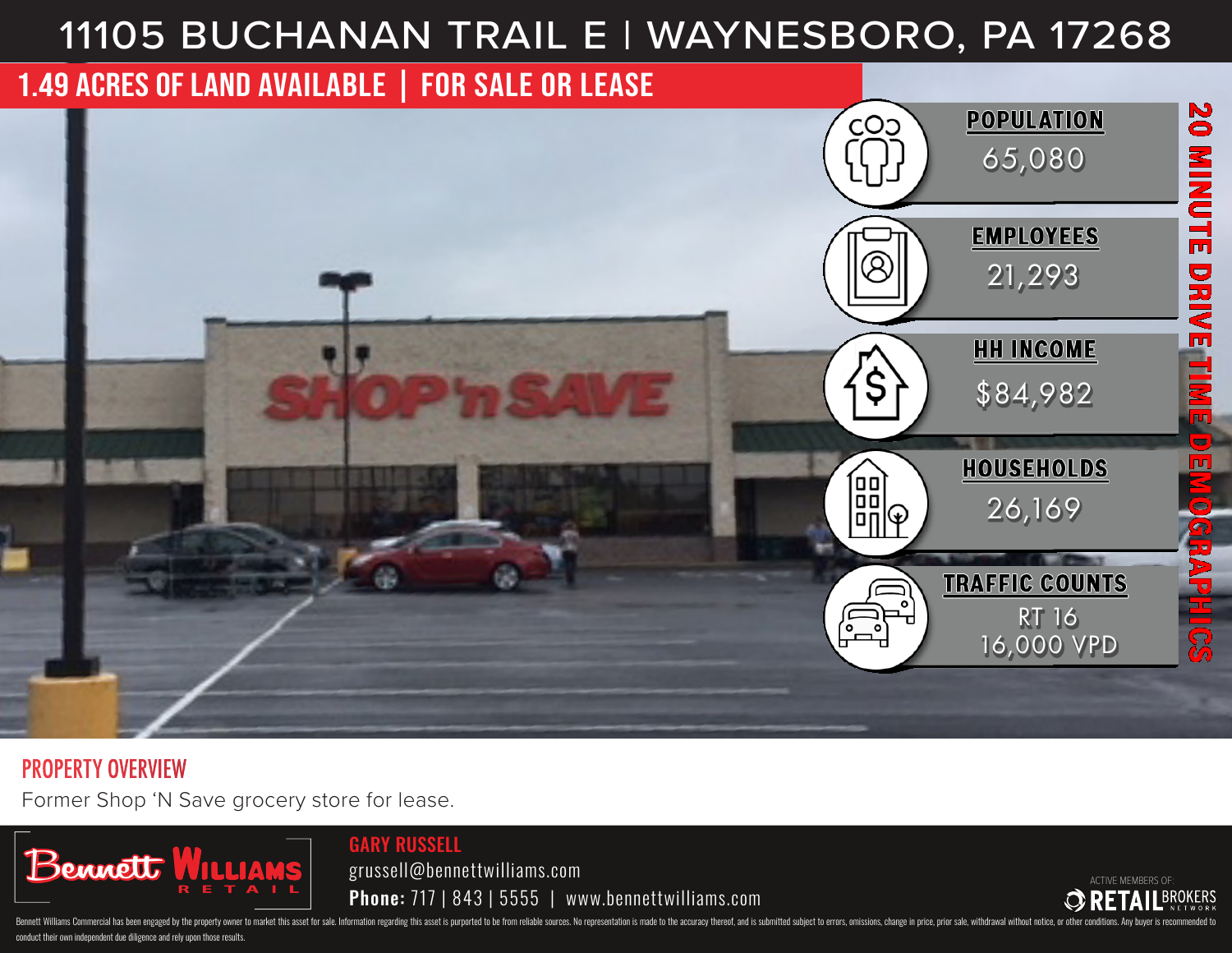## 11105 BUCHANAN TRAIL E | WAYNESBORO, PA 17268

#### PROPERTY SUMMARY

| <b>Avaiable SF</b>    | 37,881 SF          |
|-----------------------|--------------------|
| Lease Rate:           | \$8.00 SF/yr (NNN) |
| <b>Property Type:</b> | Retail             |
| <b>Lot Size:</b>      | 0 Acres            |
| <b>Building Size:</b> | 37,881 SF          |

### PROPERTY HIGHLIGHTS

- Located in the Greencastle Market Place
- Grocery Store For Lease
- Located off Route 11
- Near Domino's Pizza, F&M Trust, Goodwill, Fine Wine & Good Spirits, & Dollar General

#### AVAILABLE SPACES

| <b>SF Available</b> | Lease Type | <b>Lease Rate</b> |
|---------------------|------------|-------------------|
| 37,881              | <b>NNN</b> | \$8.00 SF/yr      |





#### GARY RUSSELL

grussell@bennettwilliams.com Phone: 717 | 843 | 5555 | www.bennettwilliams.com



Bennett Williams Commercial has been engaged by the property owner to market this asset for sale. Information regarding this asset is purported to be from reliable sources. No representation is made to the accuracy thereof conduct their own independent due diligence and rely upon those results.